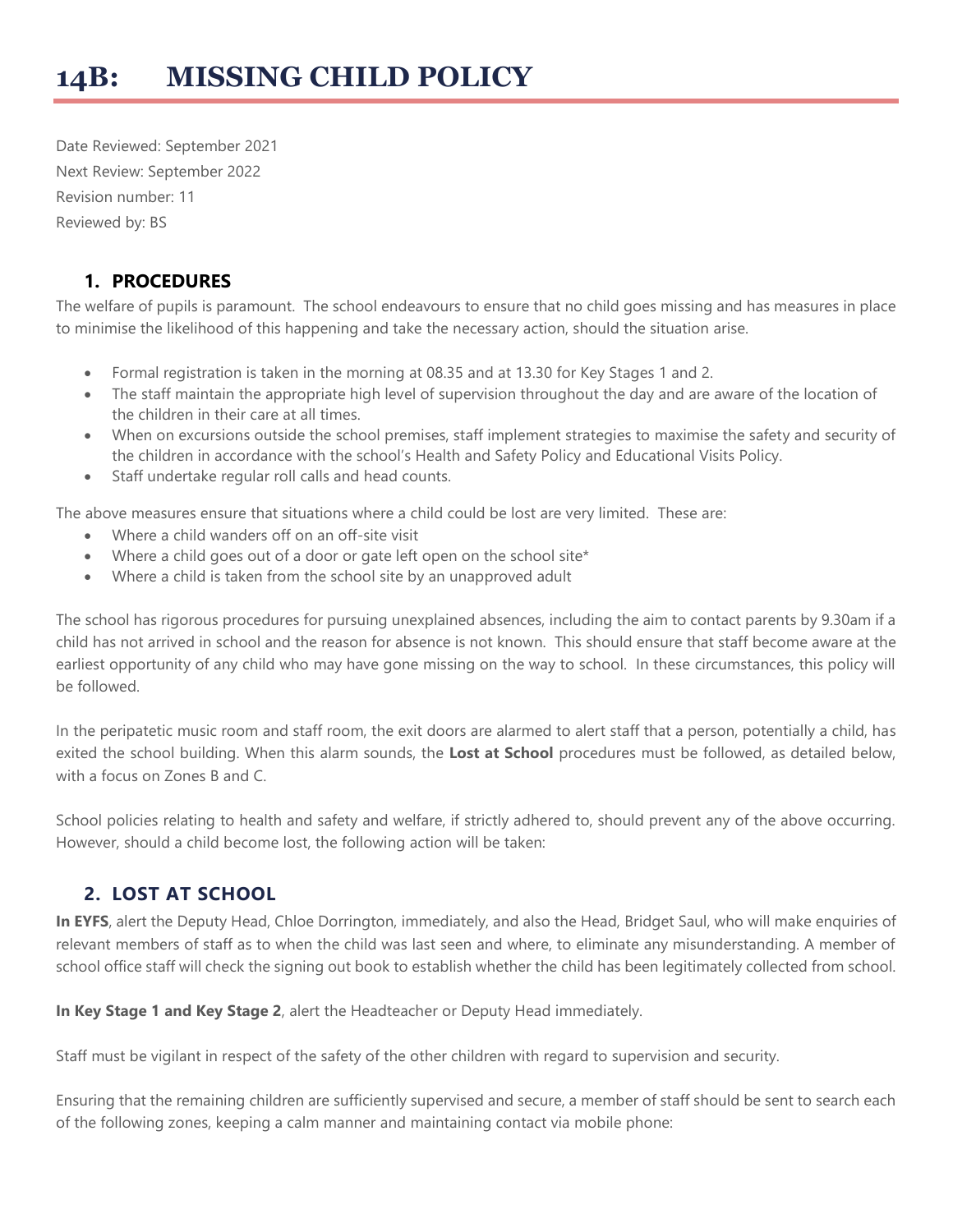**Zone A** –School Building (including the School Office, Staff Room area and Kitchen, Hall and Learning Support Room, Computing Room and Toilets)

**Zone B** – Outside playground, including music practice room

**Zone C** – The external parts of the school inside the school's perimeter

If the child cannot be found **within fifteen minutes** then the police and parents must be informed. If the search moves to this level, the Critical Incident Policy procedure should be invoked. Meanwhile the office will make available a photograph of the child (from database) and their description. Continue to search, opening up the area, keeping in touch via mobile phone. The child must be comforted and reassured when found. **The Headteacher will consider calling a fire drill to see if the pupil who is not accounted for arrives at the roll call point.**

## **3. LOST WHILST OFF-SITE (INCLUDING ON SPORTS FIXTURES)**

If a child is lost on an outing, the member of staff noticing the child missing should alert other members of the party and carry out a roll call/head count.

- A member of staff (or the whole group if appropriate) should retrace their movements to the last place that the child was seen.
- Another member of staff should alert the management/security services of the organisation being visited and the School office to let them know the situation.
- Children on the visit should be asked for any relevant information if appropriate.
- If the child is not found after fifteen minutes the police will be called and the School will alert the parents.
- Staff will co-operate with the police and take any action as directed by them.

## **4. PUPIL REMOVED FROM SCHOOL PREMISES BY UNAPPROVED ADULT**

No child is allowed to leave the school site with an adult other than a parent without permission being received from a parent either by telephone or email. This rule must be rigorously enforced. In cases where a parent is legally denied access to their child all staff must be informed in writing of the circumstances together with a photo of the child and, if possible, the parent. If a child is seen (or believed) to be taken from the school site by an unapproved adult, the police and parents will be immediately informed.

#### **5. MEASURES IN PLACE TO ENSURE A CHILD DOES NOT GO MISSING INCLUDE:**

- Information to staff about challenging unknown persons on the premises
- Requirement for all visitors to register on arrival with the office, present evidence of identity on their first visit and obtain a visitor's badge
- Boundary security regularly checked by health and safety and maintenance teams.
- Supervision of children at all times
- Sufficient staff to maintain ratios appropriate to the venue and the nature of the activity being undertaken
- Collection and Non-Collection policy for children
- Rigorous risk assessments for trips

## **6. FOLLOWING UP AN INCIDENT**

When the situation has been resolved the Headteacher and Leadership Team will review the reasons for it happening. This will include:

- Reviewing the incident with the Designated Safeguarding Lead.
- Assessing the effectiveness of risk assessment procedures.
- Taking written statements from and interviewing staff involved.
- Collecting information from any other relevant adult witnesses, including officials from the venue where a child has gone missing off-site.
- Discussion, as appropriate with pupils.